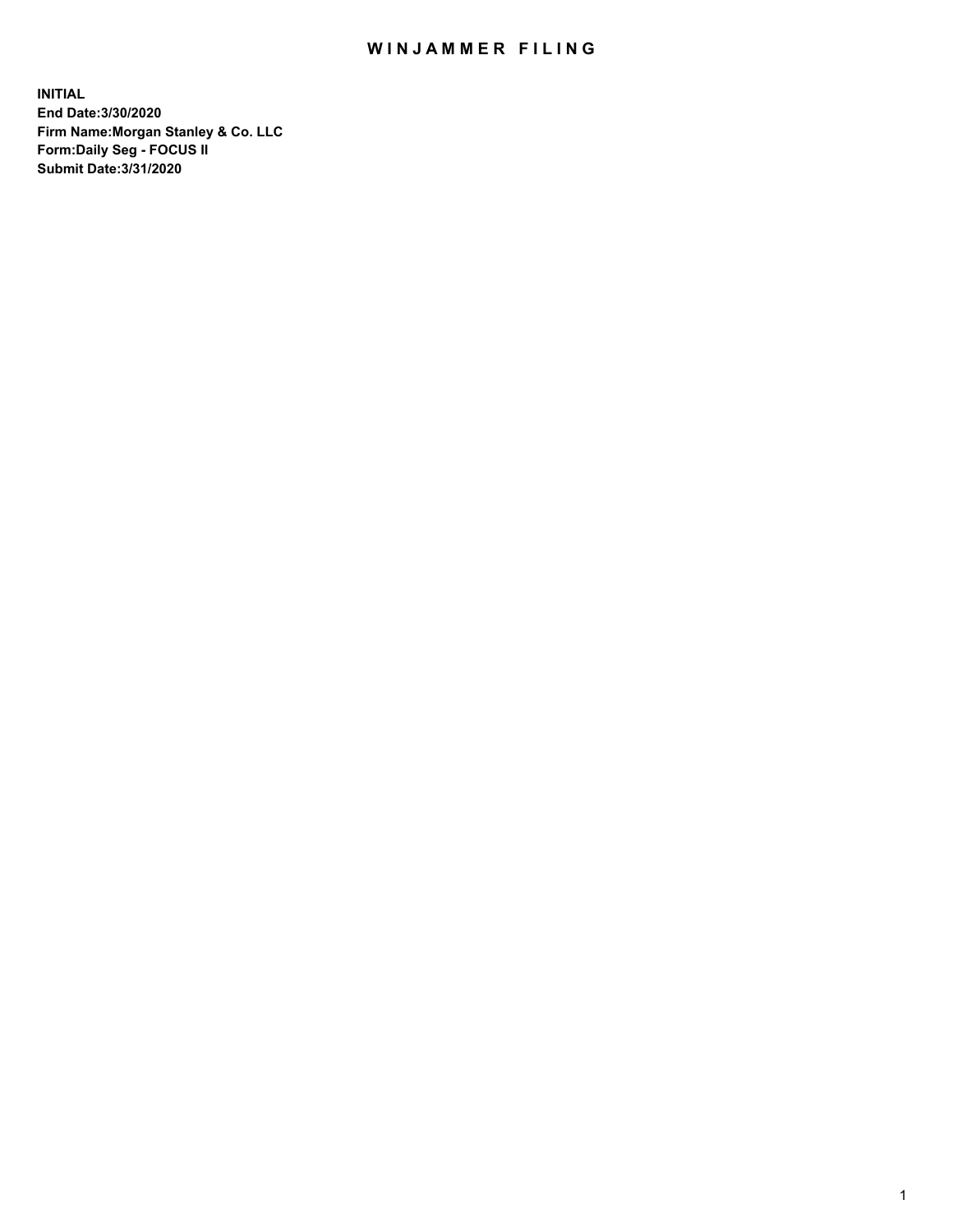**INITIAL End Date:3/30/2020 Firm Name:Morgan Stanley & Co. LLC Form:Daily Seg - FOCUS II Submit Date:3/31/2020 Daily Segregation - Cover Page**

| Name of Company                                                                                                                                                                                                                                                                                                                | <b>Morgan Stanley &amp; Co. LLC</b>                    |
|--------------------------------------------------------------------------------------------------------------------------------------------------------------------------------------------------------------------------------------------------------------------------------------------------------------------------------|--------------------------------------------------------|
| <b>Contact Name</b>                                                                                                                                                                                                                                                                                                            | <b>Ikram Shah</b>                                      |
| <b>Contact Phone Number</b>                                                                                                                                                                                                                                                                                                    | 212-276-0963                                           |
| <b>Contact Email Address</b>                                                                                                                                                                                                                                                                                                   | Ikram.shah@morganstanley.com                           |
| FCM's Customer Segregated Funds Residual Interest Target (choose one):<br>a. Minimum dollar amount: : or<br>b. Minimum percentage of customer segregated funds required:%; or<br>c. Dollar amount range between: and; or<br>d. Percentage range of customer segregated funds required between:% and%.                          | 235,000,000<br><u>0</u><br><u>00</u><br><u>00</u>      |
| FCM's Customer Secured Amount Funds Residual Interest Target (choose one):<br>a. Minimum dollar amount: ; or<br>b. Minimum percentage of customer secured funds required:%; or<br>c. Dollar amount range between: and; or<br>d. Percentage range of customer secured funds required between:% and%.                            | 140,000,000<br><u>0</u><br><u>00</u><br>0 <sub>0</sub> |
| FCM's Cleared Swaps Customer Collateral Residual Interest Target (choose one):<br>a. Minimum dollar amount: ; or<br>b. Minimum percentage of cleared swaps customer collateral required:% ; or<br>c. Dollar amount range between: and; or<br>d. Percentage range of cleared swaps customer collateral required between:% and%. | 92,000,000<br><u>0</u><br><u>00</u><br>00              |

Attach supporting documents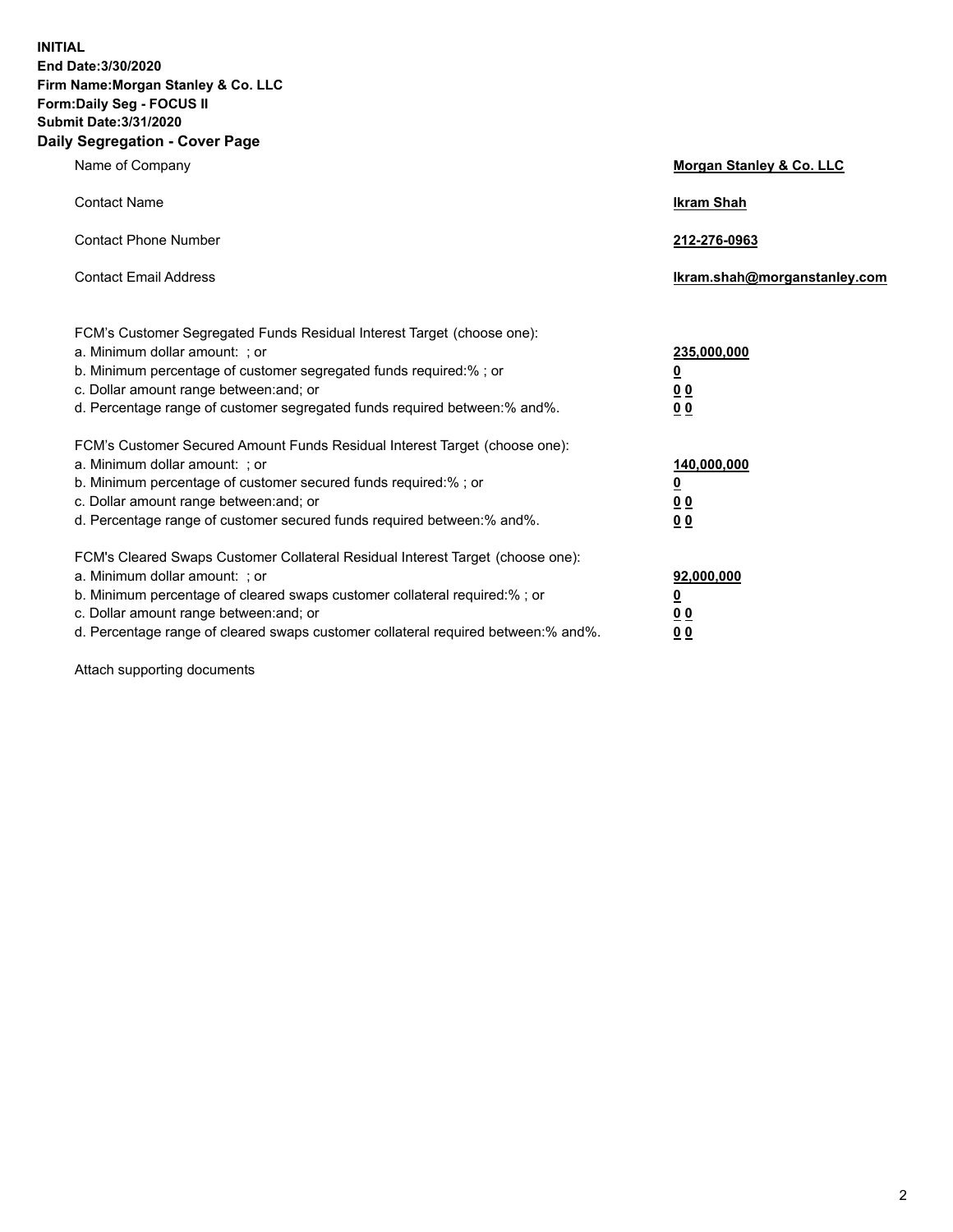## **INITIAL End Date:3/30/2020 Firm Name:Morgan Stanley & Co. LLC Form:Daily Seg - FOCUS II Submit Date:3/31/2020 Daily Segregation - Secured Amounts** Foreign Futures and Foreign Options Secured Amounts Amount required to be set aside pursuant to law, rule or regulation of a foreign government or a rule of a self-regulatory organization authorized thereunder **0** [7305] 1. Net ledger balance - Foreign Futures and Foreign Option Trading - All Customers A. Cash **4,697,326,478** [7315] B. Securities (at market) **2,674,891,312** [7317] 2. Net unrealized profit (loss) in open futures contracts traded on a foreign board of trade **-271,289,782** [7325] 3. Exchange traded options a. Market value of open option contracts purchased on a foreign board of trade **48,301,538** [7335] b. Market value of open contracts granted (sold) on a foreign board of trade **-49,787,200** [7337] 4. Net equity (deficit) (add lines 1. 2. and 3.) **7,099,442,346** [7345] 5. Account liquidating to a deficit and account with a debit balances - gross amount **219,473,475** [7351] Less: amount offset by customer owned securities **and the securities of the securities -211,195,135** [7352] **8,278,340** [7354] 6. Amount required to be set aside as the secured amount - Net Liquidating Equity Method (add lines 4 and 5) **7,107,720,686** [7355] 7. Greater of amount required to be set aside pursuant to foreign jurisdiction (above) or line 6. **7,107,720,686** [7360] FUNDS DEPOSITED IN SEPARATE REGULATION 30.7 ACCOUNTS 1. Cash in banks A. Banks located in the United States **223,882,408** [7500] B. Other banks qualified under Regulation 30.7 **859,836,102** [7520] **1,083,718,510** [7530] 2. Securities A. In safekeeping with banks located in the United States **1987,117,946** [7540] B. In safekeeping with other banks qualified under Regulation 30.7 **0** [7560] **987,117,946** [7570] 3. Equities with registered futures commission merchants A. Cash **11,288,907** [7580] B. Securities **0** [7590] C. Unrealized gain (loss) on open futures contracts **921,758** [7600] D. Value of long option contracts **0** [7610] E. Value of short option contracts **0** [7615] **12,210,665** [7620] 4. Amounts held by clearing organizations of foreign boards of trade A. Cash **0** [7640] B. Securities **0** [7650] C. Amount due to (from) clearing organization - daily variation **0** [7660] D. Value of long option contracts **0** [7670] E. Value of short option contracts **0** [7675] **0** [7680] 5. Amounts held by members of foreign boards of trade A. Cash **4,196,827,584** [7700] B. Securities **1,687,773,366** [7710] C. Unrealized gain (loss) on open futures contracts **-272,211,540** [7720] D. Value of long option contracts **48,301,538** [7730] E. Value of short option contracts **-49,787,200** [7735] **5,610,903,748** [7740] 6. Amounts with other depositories designated by a foreign board of trade **0** [7760] 7. Segregated funds on hand **0** [7765] 8. Total funds in separate section 30.7 accounts **7,693,950,869** [7770] 9. Excess (deficiency) Set Aside for Secured Amount (subtract line 7 Secured Statement Page 1 from Line 8) **586,230,183** [7380]

- 10. Management Target Amount for Excess funds in separate section 30.7 accounts **140,000,000** [7780]
- 11. Excess (deficiency) funds in separate 30.7 accounts over (under) Management Target **446,230,183** [7785]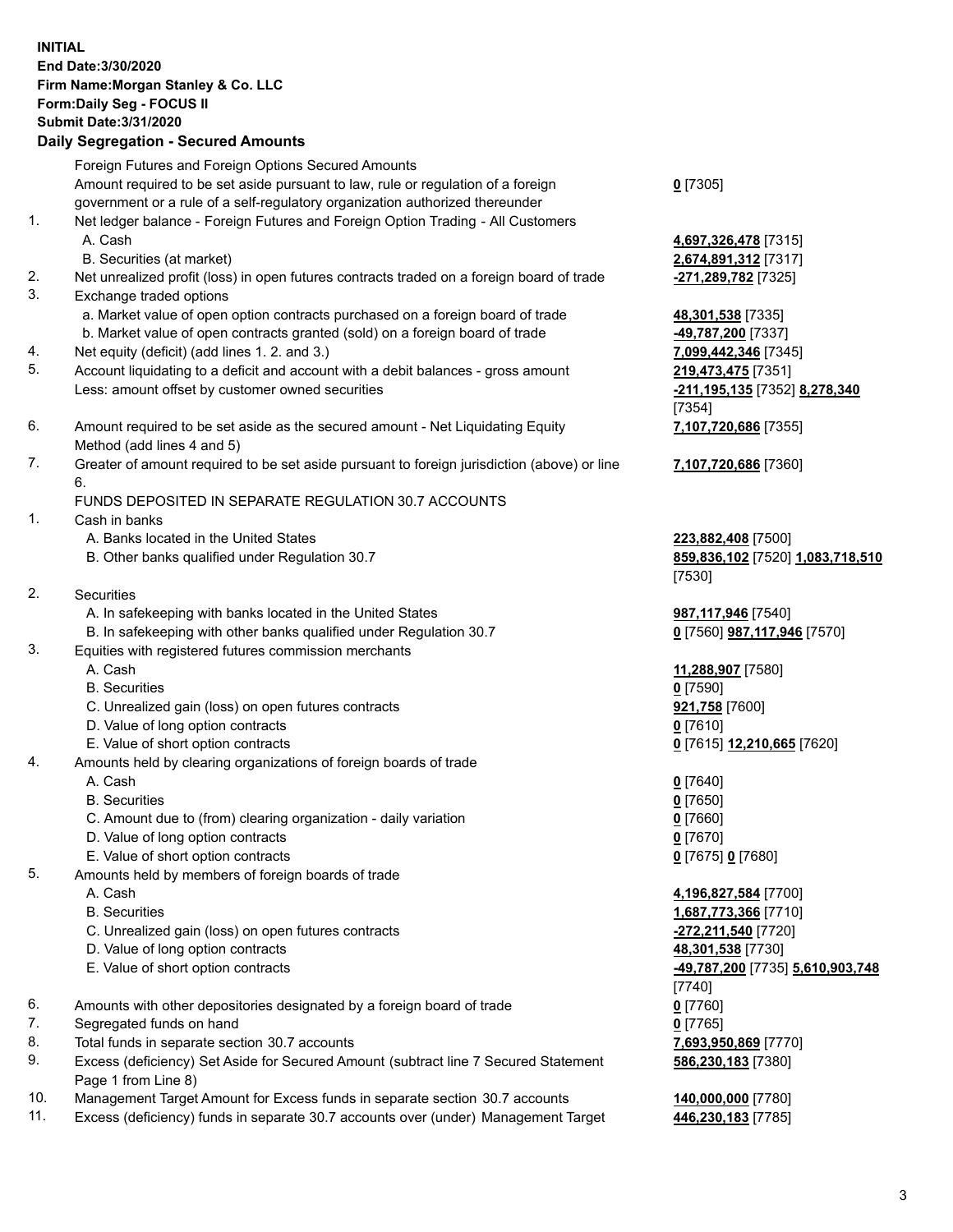**INITIAL End Date:3/30/2020 Firm Name:Morgan Stanley & Co. LLC Form:Daily Seg - FOCUS II Submit Date:3/31/2020 Daily Segregation - Segregation Statement** SEGREGATION REQUIREMENTS(Section 4d(2) of the CEAct) 1. Net ledger balance A. Cash **13,199,027,501** [7010] B. Securities (at market) **9,712,911,477** [7020] 2. Net unrealized profit (loss) in open futures contracts traded on a contract market **5,619,284,147** [7030] 3. Exchange traded options A. Add market value of open option contracts purchased on a contract market **731,994,846** [7032] B. Deduct market value of open option contracts granted (sold) on a contract market **-665,804,865** [7033] 4. Net equity (deficit) (add lines 1, 2 and 3) **28,597,413,106** [7040] 5. Accounts liquidating to a deficit and accounts with debit balances - gross amount **646,408,762** [7045] Less: amount offset by customer securities **-624,796,880** [7047] **21,611,882** [7050] 6. Amount required to be segregated (add lines 4 and 5) **28,619,024,988** [7060] FUNDS IN SEGREGATED ACCOUNTS 7. Deposited in segregated funds bank accounts A. Cash **5,331,051,081** [7070] B. Securities representing investments of customers' funds (at market) **0** [7080] C. Securities held for particular customers or option customers in lieu of cash (at market) **2,195,504,442** [7090] 8. Margins on deposit with derivatives clearing organizations of contract markets A. Cash **14,498,767,178** [7100] B. Securities representing investments of customers' funds (at market) **0** [7110] C. Securities held for particular customers or option customers in lieu of cash (at market) **7,517,407,035** [7120] 9. Net settlement from (to) derivatives clearing organizations of contract markets **190,329,380** [7130] 10. Exchange traded options A. Value of open long option contracts **731,994,846** [7132] B. Value of open short option contracts **-665,804,865** [7133] 11. Net equities with other FCMs A. Net liquidating equity **11,950,386** [7140] B. Securities representing investments of customers' funds (at market) **0** [7160] C. Securities held for particular customers or option customers in lieu of cash (at market) **0** [7170] 12. Segregated funds on hand **0** [7150] 13. Total amount in segregation (add lines 7 through 12) **29,811,199,483** [7180] 14. Excess (deficiency) funds in segregation (subtract line 6 from line 13) **1,192,174,495** [7190] 15. Management Target Amount for Excess funds in segregation **235,000,000** [7194]

16. Excess (deficiency) funds in segregation over (under) Management Target Amount Excess

**957,174,495** [7198]